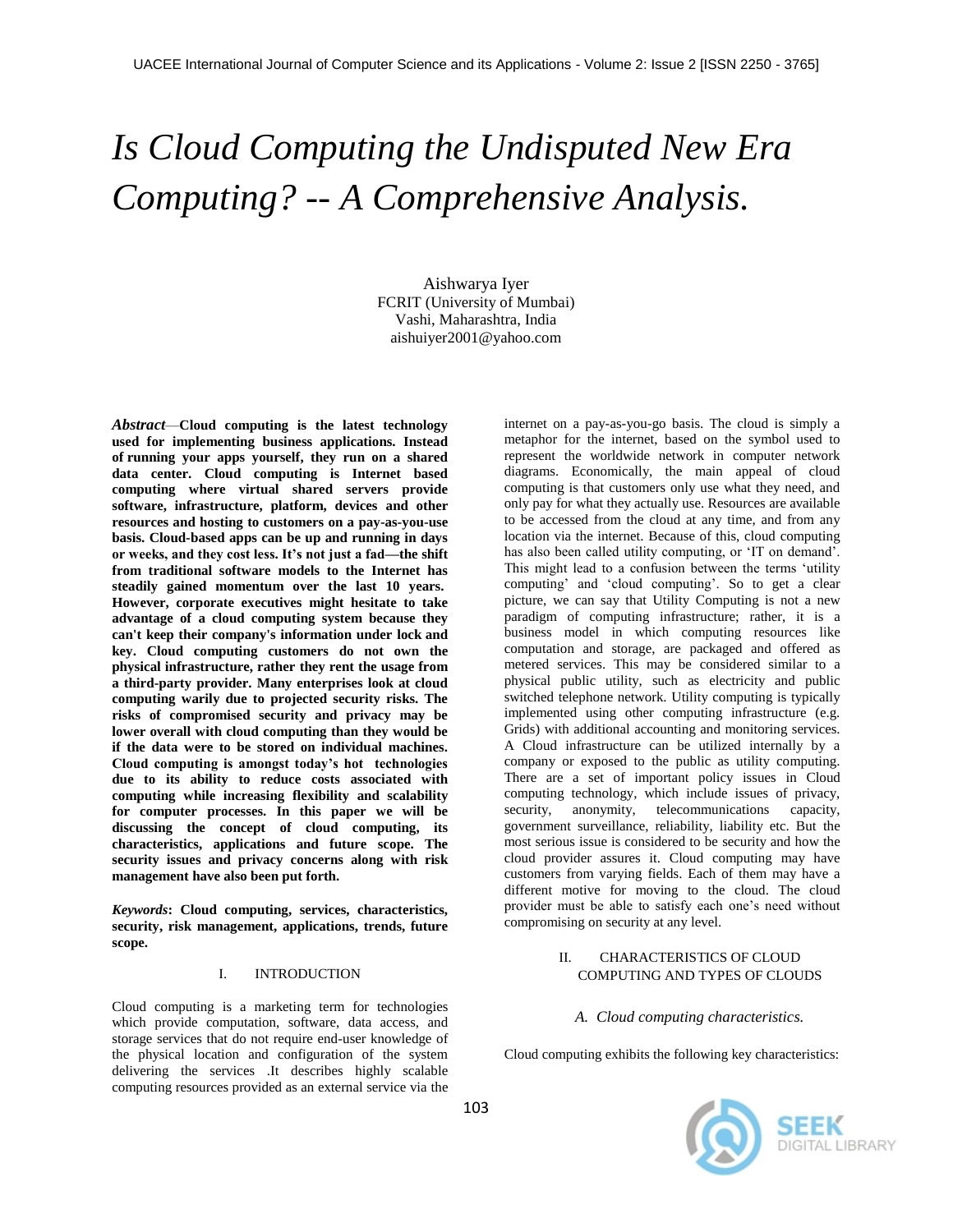1) Service On demand: The Cloud is a huge pool of resources where you buy only what you need. Cloud is just like any metered service like running water or electricity wherein you are charged only for the amount you use.

2) High scalability: The scale of cloud can extend dynamically to meet the increasing requirement. Scalability and Elasticity via dynamic ("on-demand") provisioning of resources on a self-service basis near real-time, without users having to engineer for peak loads is a typical characteristic of this system.

3) Reliability: This is improved if multiple redundant sites are used, which makes well-designed cloud computing suitable for business continuity and disaster recovery. Cloud uses data multi-transcript fault tolerant, the computation node isomorphism exchangeable and so on to ensure the high reliability of the service [2]. Using cloud computing is more reliable than local computer.

4) Versatility: Cloud computing doesn't aim at certain special application. It can produce various applications supported by cloud, and one cloud can support different applications running it at the same time. Performance is monitored, and consistent and loosely coupled architectures are constructed using web services as the system interface [2].

5) Security: It could improve due to centralization of data, increased security-focused resources, etc., but concerns can persist about loss of control over certain sensitive data, and the lack of security for stored kernels. Security is better than other traditional systems, in part because providers are able to devote resources to solving security issues that many customers cannot afford. However, the complexity of security is greatly increased when data is distributed over a wider area or greater number of devices and in multi-tenant systems that are being shared by unrelated users. In addition, user access to security audit logs may be difficult or impossible. Private cloud installations are in part motivated by users' desire to retain control over the infrastructure and avoid losing control of information security.

# *B. Types of cloud computing*

Cloud computing is typically classified in two ways:

- 1. Location of the cloud computing
- 2. Type of services offered

#### 1. Location of the cloud.

Cloud Computing can be classified into 4 types on the basis of location where the cloud is hosted:

a) Public Cloud: A public cloud is based on the standard cloud computing model, in which a service provider makes resources, such as applications and storage, available to the general public over the Internet [1]. Public cloud services may be free or offered on a pay-per-usage model. Computing infrastructure is hosted at the vendor's premises. The customer has no visibility over the location of the cloud computing infrastructure.

b) Private Cloud: Here, computing architecture is dedicated to the customer and is not shared with other organizations. They are expensive and are considered more secure than Public Clouds. Private clouds are of two types: On-premise private clouds and externally hosted private clouds [3]. Externally hosted private clouds are exclusively used by one organization, but are hosted by a third party specializing in cloud infrastructure. Externally hosted private clouds are cheaper than On-premise private clouds. Private cloud is infrastructure operated solely for a single organization, whether managed internally or by a thirdparty and hosted internally or externally. However, some experts consider that private clouds are not real examples of cloud computing.

c) Hybrid Cloud: Hybrid cloud is a composition of two or more clouds (private, community, or public) that remain unique entities but are bound together, offering the benefits of multiple deployment models. It can also be defined as multiple cloud systems that are connected in a way that allows programs and data to be moved easily from one deployment system to another.

d) Community Cloud: The cloud infrastructure is shared between the organizations of the same community. For example, all the government agencies in a city can share the same cloud but not the non-government agencies. Community cloud shares infrastructure between several organizations from a specific community with common concerns, whether managed internally or by a third-party and hosted internally or externally. The costs are spread over fewer users than a public cloud (but more than a private cloud), so only some of the cost savings potential of cloud computing are realized.

#### 2. Classification of Cloud on the basis of service provided

a) Infrastructure as a Service (IAAS): Hardware related services are provided using the principles of Cloud Computing. These include disk storage and virtual servers. [IaaS](http://searchcio.techtarget.in/tutorial/IaaS-cloud-computing-platform-guide-for-managers) allows an organization to run entire data center application stacks, from the operating system up to the application, on a service provider's infrastructure.

b) Platform as a service (PAAS)**:** PaaS offerings facilitate deployment of applications without the cost and complexity of buying and managing the underlying hardware and software and provisioning hosting capabilities, providing all of the facilities required to support the complete life cycle of building and delivering web applications and services entirely available from the Internet. These services may be provisioned as an integrated solution over the web. Google App Engine, Microsoft Azure and Saleforce's force.com are the leaders in this category. PaaS involves providing a platform on which a customer can run its own applications.

c) Software as a service (SAAS)**:** This is the most common form of cloud computing. It is a complete software offering on the cloud. They are accessed by the customers on pay per use basis. Salesforce.com's CRM, Gmail and Hotmail are prime examples of SAAS. Companies buy access to an

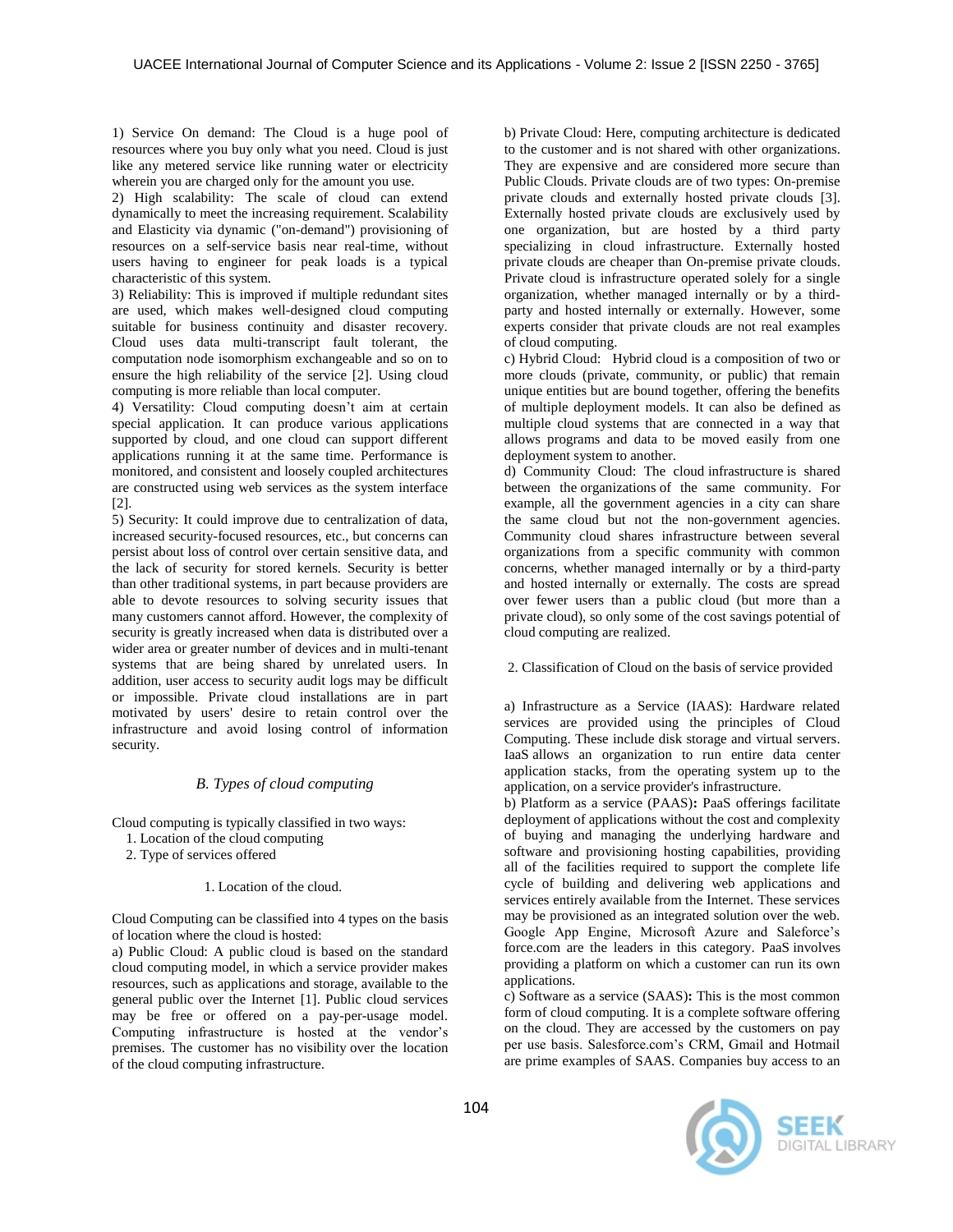application but have no responsibility for (and no control over) its implementation.

#### III. RISK MANAGEMENT : CLOUD COMPUTING CONSIDERATIONS

In a troubled economy, Cloud Computing becomes a great cost saving alternative. Google, Microsoft, IBM and all other cloud providers provide cloud services as a major cost saving alternative to the traditional data centers, which can be extremely compelling. But like everything that's too good to be true, Cloud Computing comes with its own set of risks which must be well recognized before making the plunge. Hence, it's very essential to understand the risks and then have a mitigation strategy for each.

a) Who accesses your sensitive data: The physical, logical and personnel controls are no longer under your control when you move your organization's information on the cloud. The cloud provider maintains his own hiring practices, rotation of individuals, and access control procedures. It's important to ask and understand the data management and hiring practices in place with your cloud provider.

b) Regulatory Compliance: You are answerable to your customers for any security and integrity issues that may affect your data. The ability of the cloud provider to mitigate your risk is typically done through a process of regular external audits, PEN tests, compliance with PCI standards, ensuring SAS 70 Type II standards to name a few. You are responsible to weigh the risks to your organization's information and ensure that the cloud provider has standards and procedures in place to mitigate them.

c) Geographical spread of your data**:** Your data may not be residing in the same city, state or country as your organization. While the provider may be contractually obliged to you to ensure the privacy of your data, they may be even more obliged to abide by the laws of the state, and or country in which your data resides. So your organization's rights may get marginalized. Ask the question and weigh the risk.

d) Data loss and recovery: Data on the cloud is almost always encrypted; this is to ensure security of the data. However, this comes with a price – corrupted encrypted data is always harder to recover than unencrypted data. It's important to know how your provider plans to recover your data in a disaster scenario and more importantly in how much time. The provider must be able to demonstrate bench-marked scenarios for data recovery in a disaster scenario.

e) What happens when your provider gets acquired: A seamless merger/acquisition on the part of the cloud provider is not common business for his client. The provider should have clearly acknowledged and addressed this as one of scenarios in their contract. Is there an exit strategy for the client – and what are the technical issues he could face to get his data into someplace else?

f) Availability of data**:** The cloud provider relies on a combination of network, equipment, application, and storage components to provide the cloud service. If one of these components goes down, you won't be able to access your information. It's important to weigh your tolerance level for unavailability of your information against the vendors guaranteed up-time.

# IV. APPLICATIONS OF CLOUD COMPUTING

The applications of cloud computing are practically limitless. With the right middleware, a cloud computing system could execute all the programs a normal [computer](http://computer.howstuffworks.com/pc.htm) could run. Potentially, everything from generic word processing software to customized computer programs designed for a specific company could work on a cloud computing system.

Why would anyone want to rely on another computer system to run programs and store data? Here are just a few reasons:

– Clients would be able to access their applications and data from anywhere at any time. They could access the cloud computing system using any computer linked to the [Internet.](http://computer.howstuffworks.com/internet/basics/internet-start.htm) Data wouldn't be confined to a hard drive on one user's computer or even a corporation's internal network.

– It could bring hardware costs down. Cloud computing systems would reduce the need for advanced hardware on the client side. You wouldn't need to buy the [fastest](http://computer.howstuffworks.com/question54.htm) [computer](http://computer.howstuffworks.com/question54.htm) with the most [memory,](http://computer.howstuffworks.com/computer-memory.htm) because the cloud system would take care of those needs for you. Instead, you could buy an inexpensive computer terminal. The terminal could include a [monitor,](http://computer.howstuffworks.com/monitor.htm) input devices like a [keyboard](http://computer.howstuffworks.com/keyboard.htm) and [mouse](http://computer.howstuffworks.com/mouse.htm) and just enough processing power to run the middleware necessary to connect to the cloud system. You wouldn't need a large hard drive because you'd store all your information on a remote computer.

– Corporations that rely on computers have to make sure they have the right software in place to achieve goals. Cloud computing systems give these organizations company-wide access to computer applications. The companies don't have to buy a set of software or software licenses for every employee. Instead, the company could pay a metered fee to a cloud computing company.

– Servers and digital storage devices take up space. Some companies rent physical space to store servers and databases because they don't have it available on site. Cloud computing gives these companies the option of storing data on someone else's hardware, removing the need for physical space on the front end.

– Corporations might save money on IT support. Streamlined hardware would, in theory, have fewer problems than a network of heterogeneous machines and [operating systems.](http://computer.howstuffworks.com/operating-system.htm)

– If the cloud computing system's back end is a grid computing system, then the client could take advantage of the entire network's processing power. Often, scientists and researchers work with calculations so complex that it would take years for individual computers to complete them. On a grid computing system, the client could send the calculation to the cloud for processing. The cloud system would tap into the processing power of all available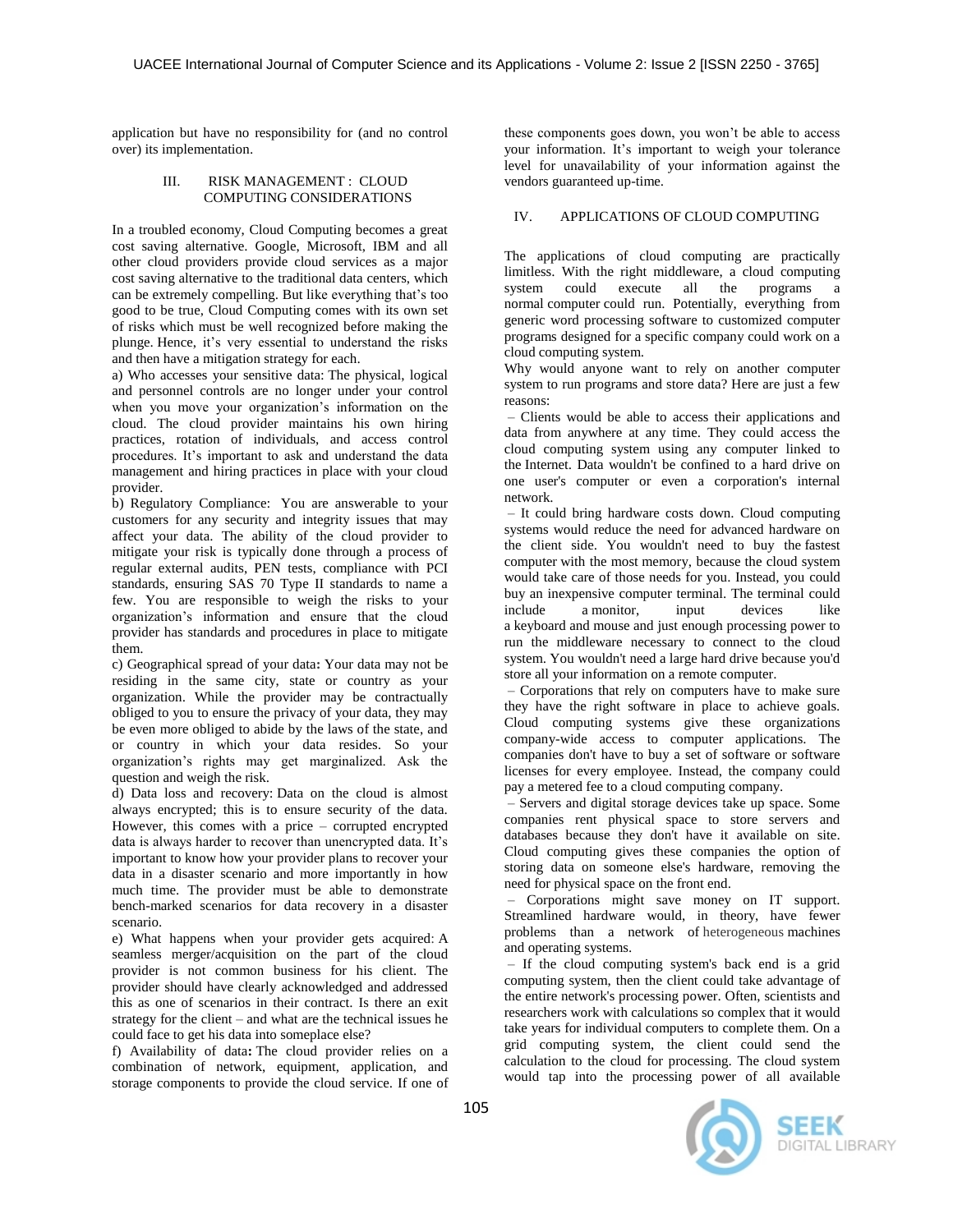computers on the back end, significantly speeding up the calculation.

### V. SECURITY ISSUES AND TRENDS

Top issues of Cloud services are security, performance, and availability. These are all good concerns and need to be addressed. Performance and availability are big issues because as soon as you move your services from your environment where you can touch and feel things to out there literally in the Cloud, there could be some impact. An enterprise moving a legacy application to a cloud computing environment gives up control over the networking infrastructure, including servers, access to logs, incident response and patch management [7]. You're giving that over to someone else who's providing it for you. While that can have extraordinary cost savings and removes the administrative burden, it also moves the level of control way up the stack. In your infrastructure, you understand what's happening. In this case, you don't know. It's just a cloud managed by someone else and they may not be willing to share with you how things are set up. It must be made sure that Service Level Agreements (SLAs) from Cloud providers are very clear on these issues. The key security issues from customers' point of view seem to be around security defects in the technology itself, unauthorized access to customer information, encryption, application security, identity management, virtualization security etc.

Responsibility for security issues depends on which tier of cloud offering is being used. So, for IaaS, vendor responsibility is around physical, environmental, and virtualization security. Every other aspect of security in applications, operating system, etc. still needs to be handled by the customer. On the other hand if a SaaS offering is being used, the vendor is responsible for all elements of security [7]. The key issues to keep in mind are stated below:

**•** Physical Security – You want to make sure that physical security around the infrastructure is very tight – even tighter than in your environment because it's not your employees anymore.

• Insider Abuse – When you "cloudize" your environment, you lose control over who's managing that infrastructure with your confidential information. Insider abuse is a common problem where information can be stolen and passed on to outsiders or they can collude with hackers.

**•** Data Encryption – Cloud environments are shared and your data is in the same environment alongside data from other customers. Breaches can easily happen from one database to another.

**•** Third party Relationships – You are as strong as your weakest link. And, in corporate environments, your weakest link could be your integration with your partners. In case of Cloud providers, this is even more important due to integrations of various third parties and applications into the Cloud environment.

• Network Security – In the recent months, aggressive marketing by various Cloud providers have made it easier for hackers to get accounts and plant botnets. Cloud is also susceptible to a lot more Denial of Service attacks. Cloud Providers need to ensure that their perimeter is secure and barrier to attacks is high.

• Virtualization Security – Almost all Cloud providers use virtualization to provide economies of scale and optimal distributed architecture. Virtualization has its own set of security issues.

**•** Access Controls – Some of the big issues for Cloud services are around access control, authentication, user management, provisioning etc.

• Application Security – With over 75% of attacks happening through Web applications, this becomes a critical piece in the overall cloud decision making process. Although the exposure is similar to what you would have in your own environment, it's on a massive scale and you may not have any control over it.

#### VI. FUTURE SCOPE

The future of cloud computing is expected to see lot of technological advances with a scope to change the world. The advancement in cloud computing will use applications which will extract entire potential of the cloud. But it will only be well known when it is used with Internet having higher bandwidth rates and can be accessed at faster speeds because many of the public places like airlines, educational institutions now have hotspots which have wireless internet facilities. The future of cloud computing also shows that the burden of maintaining software in client's computer will be negligible since there is no need to install the software application on their computer so there will no need for the person to take stress for maintenance or troubleshooting issues if any arises. The applications can be operated on by using an interface designed especially for cloud computing which will make it easier for the person to access the software which is installed on one specific computer in a network. If the software can be accessed over web browser, then there will be minimal need to store data on the computer which indirectly points to another advantage offered by the future of cloud computing where the end user will not have to invest large amounts of money to buy hard disks which can store loads of information in various formats and types. All the data is stored safely on internet along with ready backup all the time. For people who are a lot into gaming, future of cloud computing assures them that with the reduced usage of hardware, there will be no chance of virus entering the system since everything will be operated over the network and using web browser. The future of cloud computing shows scope for many areas of fields like medicine, education and space where there is need for larger storage spaces and which requires high bandwidth internet which might seem difficult if the system does not use cloud computing. Cloud computing reduces the cost and risks of having storage area